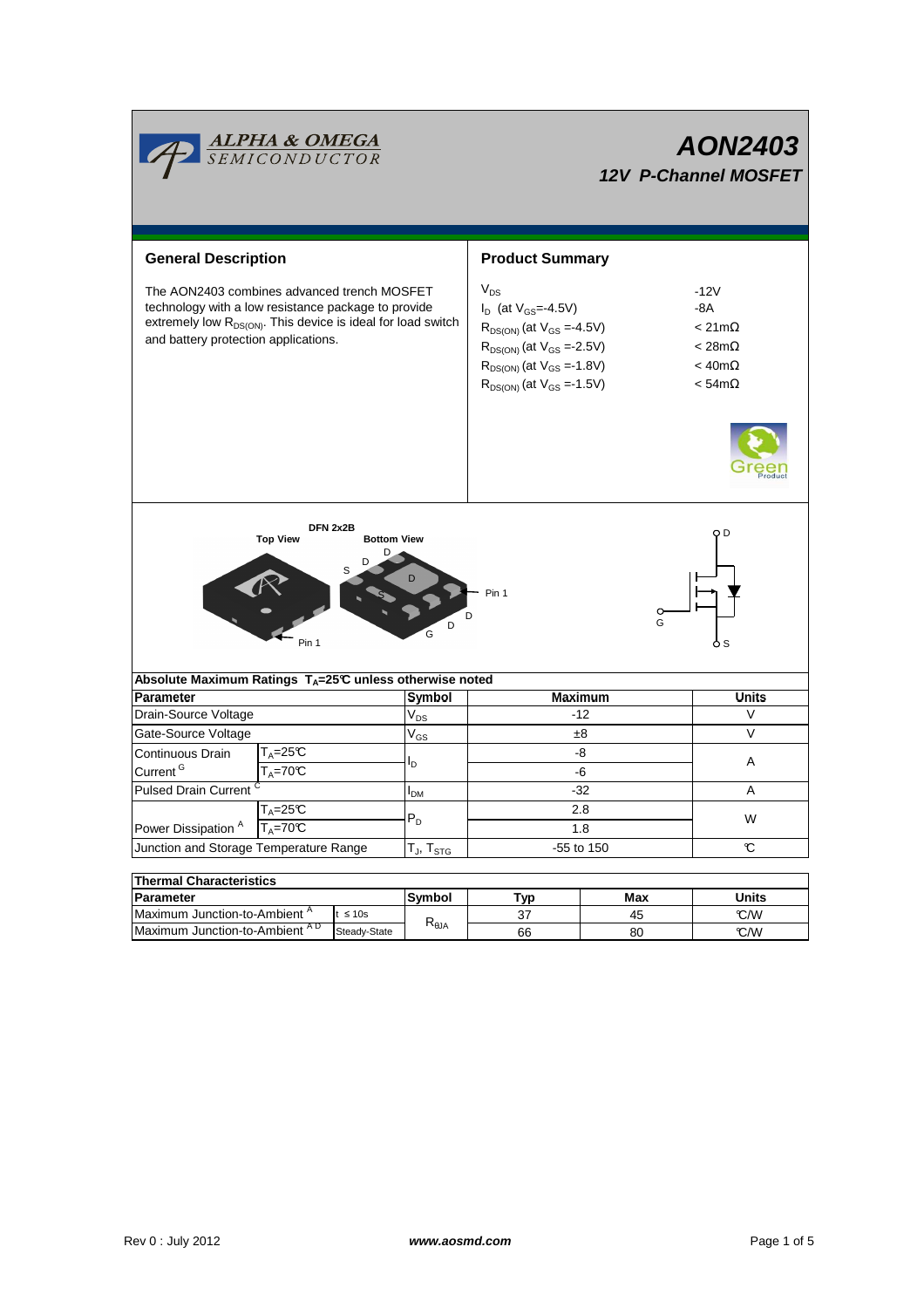

#### **Electrical Characteristics (TJ=25°C unless otherwise noted)**

| <b>Symbol</b>                            | Parameter                             | <b>Conditions</b>                                                 | Min    | <b>Typ</b> | <b>Max</b> | <b>Units</b> |
|------------------------------------------|---------------------------------------|-------------------------------------------------------------------|--------|------------|------------|--------------|
| <b>STATIC PARAMETERS</b>                 |                                       |                                                                   |        |            |            |              |
| <b>BV<sub>DSS</sub></b>                  | Drain-Source Breakdown Voltage        | $I_{D} = -250 \mu A$ , $V_{GS} = 0V$                              | $-12$  |            |            | $\vee$       |
| I <sub>DSS</sub>                         | Zero Gate Voltage Drain Current       | $V_{DS}$ =-12V, $V_{GS}$ =0V                                      |        |            | $-1$       | μA           |
|                                          |                                       | $T_{J} = 55C$                                                     |        |            | $-5$       |              |
| $I_{\rm GSS}$                            | Gate-Body leakage current             | V <sub>DS</sub> =0V, V <sub>GS</sub> =±8V                         |        |            | ±100       | nA           |
| $V_{GS(th)}$                             | Gate Threshold Voltage                | $V_{DS} = V_{GS}$ , $I_D = -250 \mu A$                            | $-0.3$ | $-0.6$     | $-0.9$     | V            |
| $I_{D(ON)}$                              | On state drain current                | $V_{GS} = -4.5V, V_{DS} = -5V$                                    | $-32$  |            |            | A            |
| $R_{DS(ON)}$                             | Static Drain-Source On-Resistance     | $V_{GS} = -4.5V$ , $I_D = -8A$                                    |        | 16.5       | 21         | $m\Omega$    |
|                                          |                                       | $T_i = 125C$                                                      |        | 19.3       | 25         |              |
|                                          |                                       | $V_{GS}$ =-2.5V, $I_{D}$ =-6A                                     |        | 21.5       | 28         | $m\Omega$    |
|                                          |                                       | $V_{GS}$ =-1.8V, I <sub>D</sub> =-4A                              |        | 30         | 40         | $m\Omega$    |
|                                          |                                       | $\overline{V_{GS}}$ =-1.5V, I <sub>D</sub> =-1A                   |        | 36         | 54         | $m\Omega$    |
| $g_{FS}$                                 | Forward Transconductance              | $V_{DS}$ =-5V, $I_D$ =-8A                                         |        | 33         |            | S            |
| $V_{SD}$                                 | Diode Forward Voltage                 | $IS=-1A, VGS=0V$                                                  |        | $-0.6$     | -1         | V            |
| I <sub>s</sub>                           | Maximum Body-Diode Continuous Current |                                                                   |        |            | $-3.5$     | A            |
| <b>DYNAMIC PARAMETERS</b>                |                                       |                                                                   |        |            |            |              |
| $C_{\text{iss}}$                         | <b>Input Capacitance</b>              | $V_{GS}$ =0V, $V_{DS}$ =-6V, f=1MHz                               |        | 1370       |            | pF           |
| $\mathsf{C}_{\text{oss}}$                | Output Capacitance                    |                                                                   |        | 350        |            | pF           |
| $C_{\text{rss}}$                         | Reverse Transfer Capacitance          |                                                                   |        | 258        |            | pF           |
| R <sub>g</sub>                           | Gate resistance                       | $V_{GS}$ =0V, $V_{DS}$ =0V, f=1MHz                                |        | 10         |            | Ω            |
| <b>SWITCHING PARAMETERS</b>              |                                       |                                                                   |        |            |            |              |
| $Q_g$                                    | <b>Total Gate Charge</b>              | V <sub>GS</sub> =-4.5V, V <sub>DS</sub> =-6V, I <sub>D</sub> =-8A |        | 12.7       | 18         | nС           |
| $Q_{qs}$                                 | Gate Source Charge                    |                                                                   |        | 1.7        |            | nC           |
| $\mathsf{Q}_{\text{gd}}$                 | Gate Drain Charge                     |                                                                   |        | 3.4        |            | nС           |
| $\mathfrak{r}_{\mathsf{D}(\mathsf{on})}$ | Turn-On DelayTime                     |                                                                   |        | 11         |            | ns           |
| $t_r$                                    | Turn-On Rise Time                     | $V_{GS}$ =-4.5V, $V_{DS}$ =-6V, R <sub>L</sub> =0.75 $\Omega$ ,   |        | 25         |            | ns           |
| $t_{D(off)}$                             | Turn-Off DelayTime                    | $R_{\text{GEN}} = 3\Omega$                                        |        | 70         |            | ns           |
| $t_f$                                    | <b>Turn-Off Fall Time</b>             |                                                                   |        | 41.5       |            | ns           |
| $\mathbf{t}_\text{rr}$                   | Body Diode Reverse Recovery Time      | $I_F = -8A$ , dl/dt=100A/ $\mu$ s                                 |        | 20.7       |            | ns           |
| $Q_{rr}$                                 | Body Diode Reverse Recovery Charge    | $I_F = -8A$ , dl/dt=100A/us                                       |        | 5.2        |            | nC           |

A. The value of R<sub>θJA</sub> is measured with the device mounted on 1in<sup>2</sup> FR-4 board with 2oz. Copper, in a still air environment with T<sub>A</sub> =25°C.

B. The Power dissipation P<sub>D</sub> is based on R<sub>0JA</sub> t ≤ 10s value and the maximum allowed junction temperature of 150°C. The value in any given application depends on the user's specific board design.

C. Repetitive rating, pulse width limited by junction temperature T<sub>J(MAX)</sub>=150°C. Ratings are based on low frequency and duty cycles to keep initial  $T_J = 25^\circ$  C.

D. The  $R_{\thetaJA}$  is the sum of the thermal impedance from junction to case  $R_{\thetaJC}$  and case to ambient.

E. The static characteristics in Figures 1 to 6 are obtained using <300us pulses, duty cycle 0.5% max.

F. These curves are based on the junction-to-case thermal impedance which is measured with the device mounted to a large heatsink, assuming<br>a maximum junction temperature of T<sub>J(MAX)</sub>=150°C. The SOA curve provides a single

G. The maximum current rating is package limited.

H. These tests are performed with the device mounted on 1 in<sup>2</sup> FR-4 board with 2oz. Copper, in a still air environment with T<sub>A</sub>=25°C.

THIS PRODUCT HAS BEEN DESIGNED AND QUALIFIED FOR THE CONSUMER MARKET. APPLICATIONS OR USES AS CRITICAL COMPONENTS IN LIFE SUPPORT DEVICES OR SYSTEMS ARE NOT AUTHORIZED. AOS DOES NOT ASSUME ANY LIABILITY ARISING OUT OF SUCH APPLICATIONS OR USES OF ITS PRODUCTS. AOS RESERVES THE RIGHT TO IMPROVE PRODUCT DESIGN, FUNCTIONS AND RELIABILITY WITHOUT NOTICE.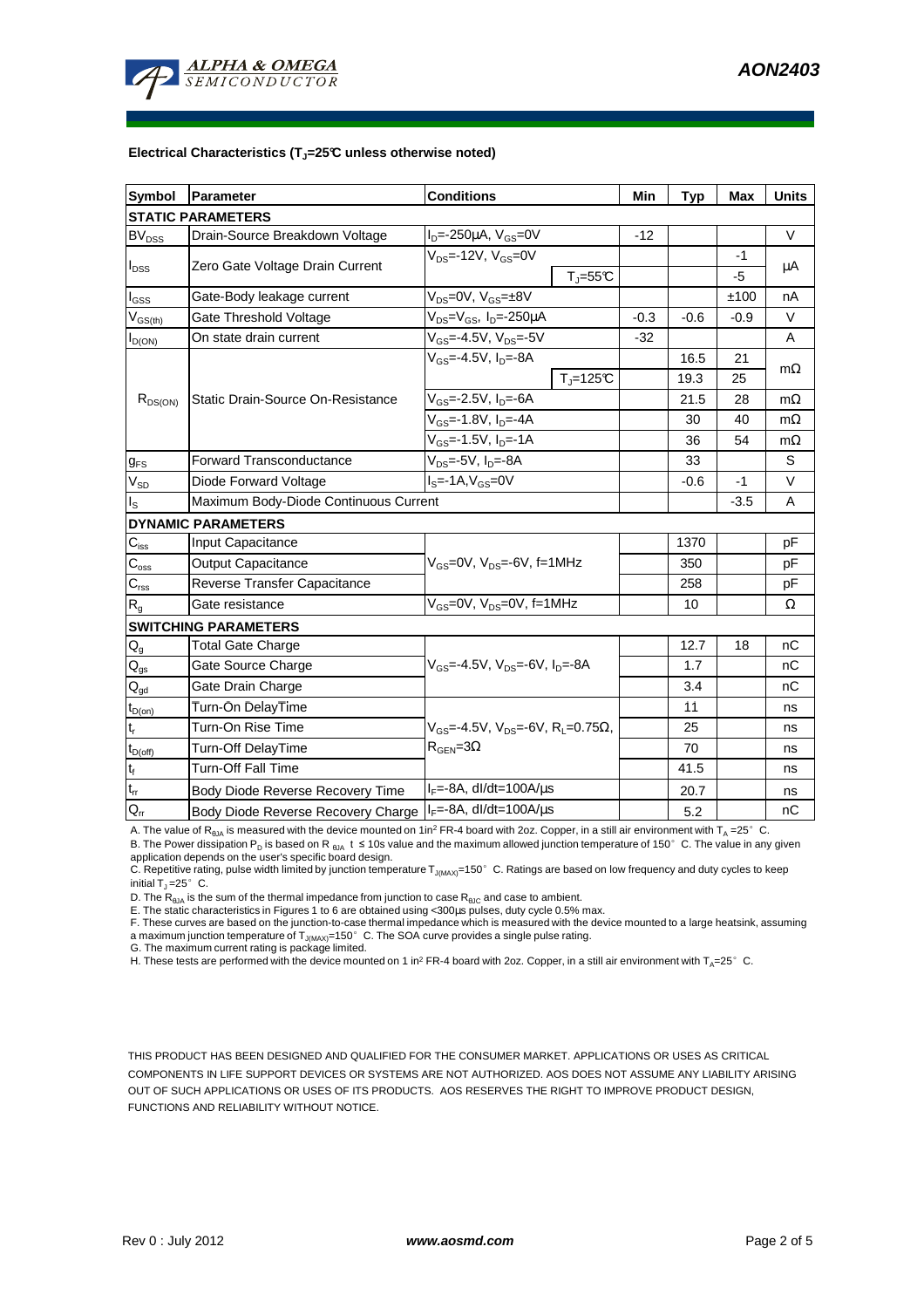

## **TYPICAL ELECTRICAL AND THERMAL CHARACTERISTICS**

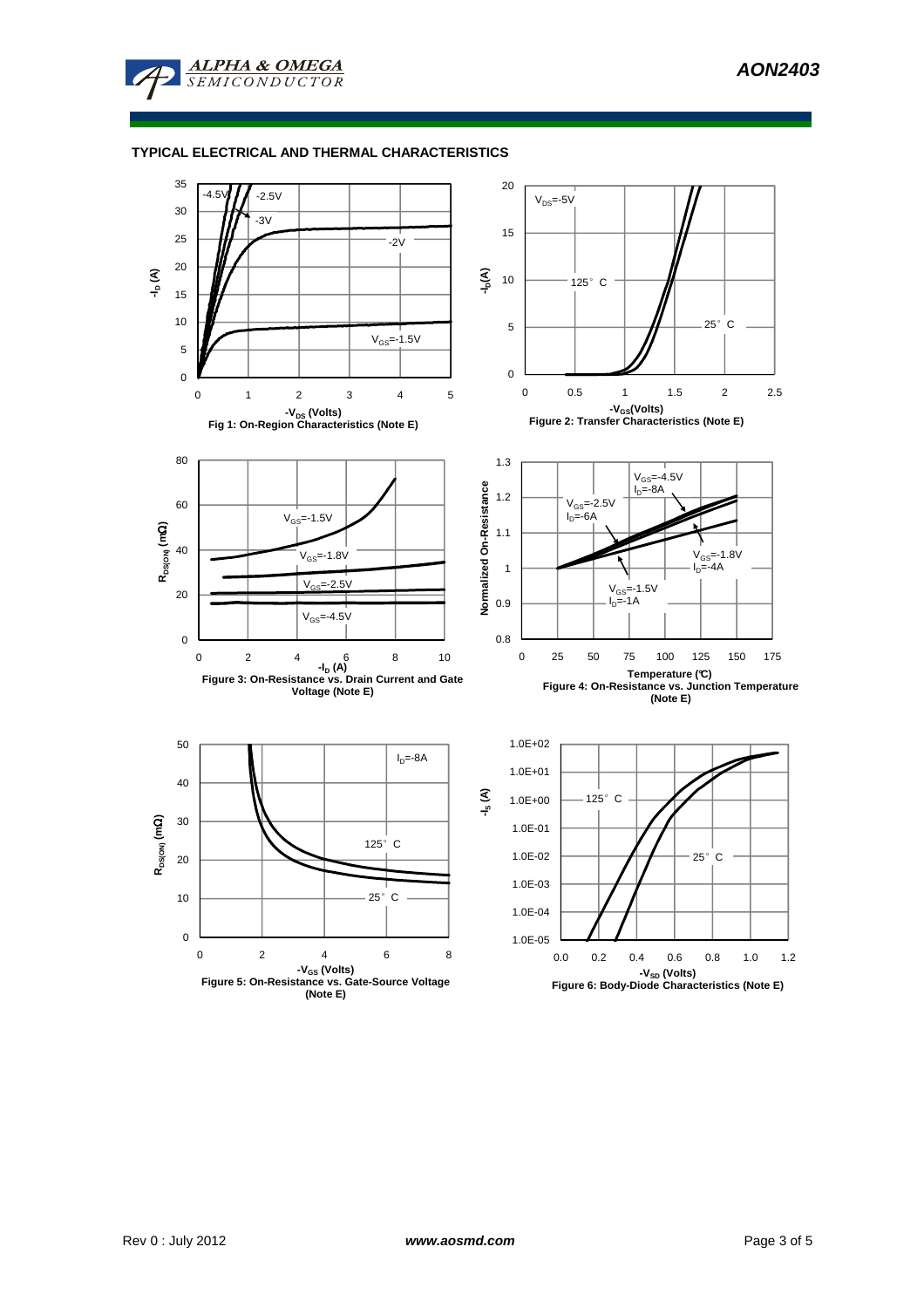

## **TYPICAL ELECTRICAL AND THERMAL CHARACTERISTICS**